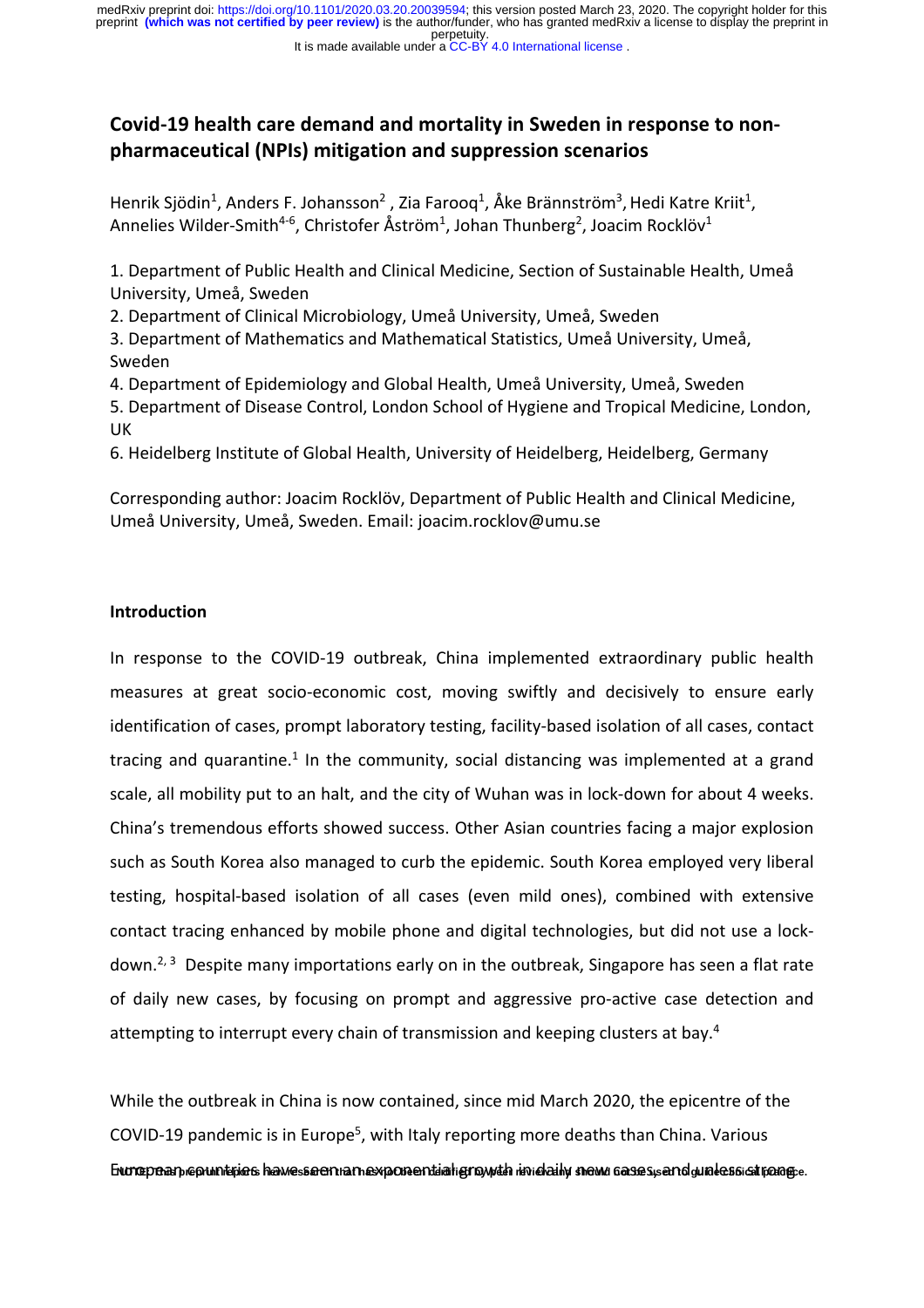reductions in transmission, the wave is expected to hit all of Europe by the end of March 2020. There is an urgent need to reduce transmission and thus reduce the growth rate of this epidemic, reduce the height of the epidemic peak and the peak demand on healthcare services, as well as reduce the total number of infected persons.

In the absence of vaccines, a wide range of control measures can be considered to contain or mitigate COVID-19. These include active case finding with prompt isolation of cases, contact tracing with quarantine of contacts, school closures and closures of public places, mobility restrictions, social distancing in the community, social distancing only of the elderly, and a lock-down (also known as cordonaire sanitaire). $1$  There is currently no consensus about which measures should be considered, in which combination, and at which epidemiological threshold such measures should be implemented for maximum public health impact.6

European policy-makers are currently debating two strategies: (a) containment or suppression, which aims to reverse epidemic growth, thereby reducing case numbers to low levels. And (b) mitigation, which focuses on slowing but not necessarily stopping epidemic spread –reducing peak healthcare demand while protecting those most at risk of severe disease from infection. Each policy has major challenges. Containment aims to reduce the reproduction number, R, to below 1, thus causing case numbers to decline. Mitigation aims to merely slow spread by reducing R, but not to below 1.

It should now be an urgent priority to quantify the effects of these measures and specifically whether they can reduce the effective reproductive number below 1, because this will guide the response strategies.

Here we estimate the impact of COVID-19 on the Swedish population at the municipality level, considering demography and human mobility under scenarios of mitigation and suppression. We estimate the timelines of incidence, hospitalization rates, the intensive care (ICU) need, and the mortality in relation to the current Swedish ICU capacity, and costs of care. We further investigate the sensitivity to various degrees of potential underreporting on the estimates.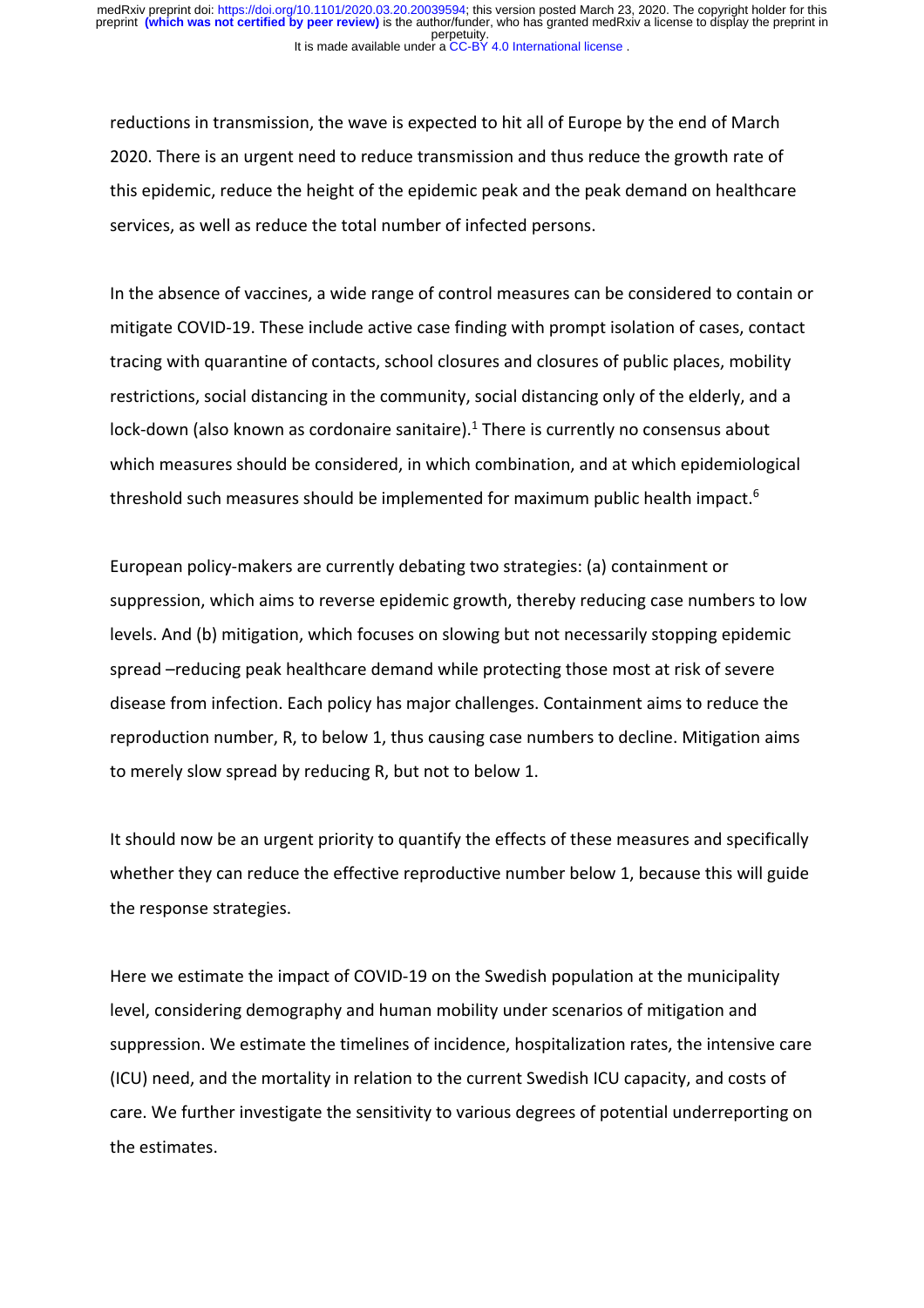It is made available under a CC-BY 4.0 International license. perpetuity. medRxiv preprint doi: [https://doi.org/10.1101/2020.03.20.20039594;](https://doi.org/10.1101/2020.03.20.20039594) this version posted March 23, 2020. The copyright holder for this<br>preprint (which was not certified by peer review) is the author/funder, who has granted m

### **Methods**

We fitted a compartmental SEIR alike model including compartment for hospitalization and ICU care with age groups of 0-59, 60-79, and 80+ years at the level of municipality in Sweden. We further linked the municipalities to each other using a radiation model with was calibrated using a N1H1 Influenza A model to the influenza incidence in Sweden from 2015- 2018. Demographic data was taken at the municipality level of Sweden for year 2018 from Statistics Sweden and all estimates was derived by municipality weighted proportion of populations by age groups of 10 years.

The case fatality ratio (CFR) varies across regions, partly depending on age structure of population, but also potential underreporting. Hospitalization and ICU needs per apparent infections was taken from Ferguson et al.<sup>7</sup> We alike Ferguson et al. assumed the infection fatality ratio (IFR) was lower than the CFR adjusting for underreporting, depending on the municipality age structure. We run the base scenario models on the assumption of 50% underreporting, approximately similar to Ferguson et al.<sup>7</sup> Under this assumption the IFR was estimated to around 1.0% (high) depending on the exact age structure. We further investigated the sensitivity to these results by allowing the proportion of underreporting due to mild disease to vary up to 80% and 90%, and thus the IFR to fall to around 0.5% (medium) and 0.2% (low) depending on age structure. The lower IFR of 0.2% still is double the IFR associated with influenza A.

We modelled the impact of the SARS-COV-2 virus on the Swedish population using the various counter measures associated with the mitigation versus the suppression strategies. The baseline scenarios include isolation of hospitalized patients and self-quarantine, which is restricting the infectious period of the average population. The infectious period in severely ill hospitalized patients is likely to vary by individual and range from days to weeks. In most cases, viral shedding in respiratory secretion for about seven days is likely a major driver of disease transmission. Due to the self-quarantine advice if symptoms (cough, fever), the actual infectious period can be assumed much shorter for many people, but household member are often still at risk. There are also clear indications for asymptomatic and presymptomatic transmission. We thus assumed the average effective infectious period was centered around 5 days, with a  $\beta$  of 0.5, this associates to an R<sub>0</sub> of 2.5, which is in the middle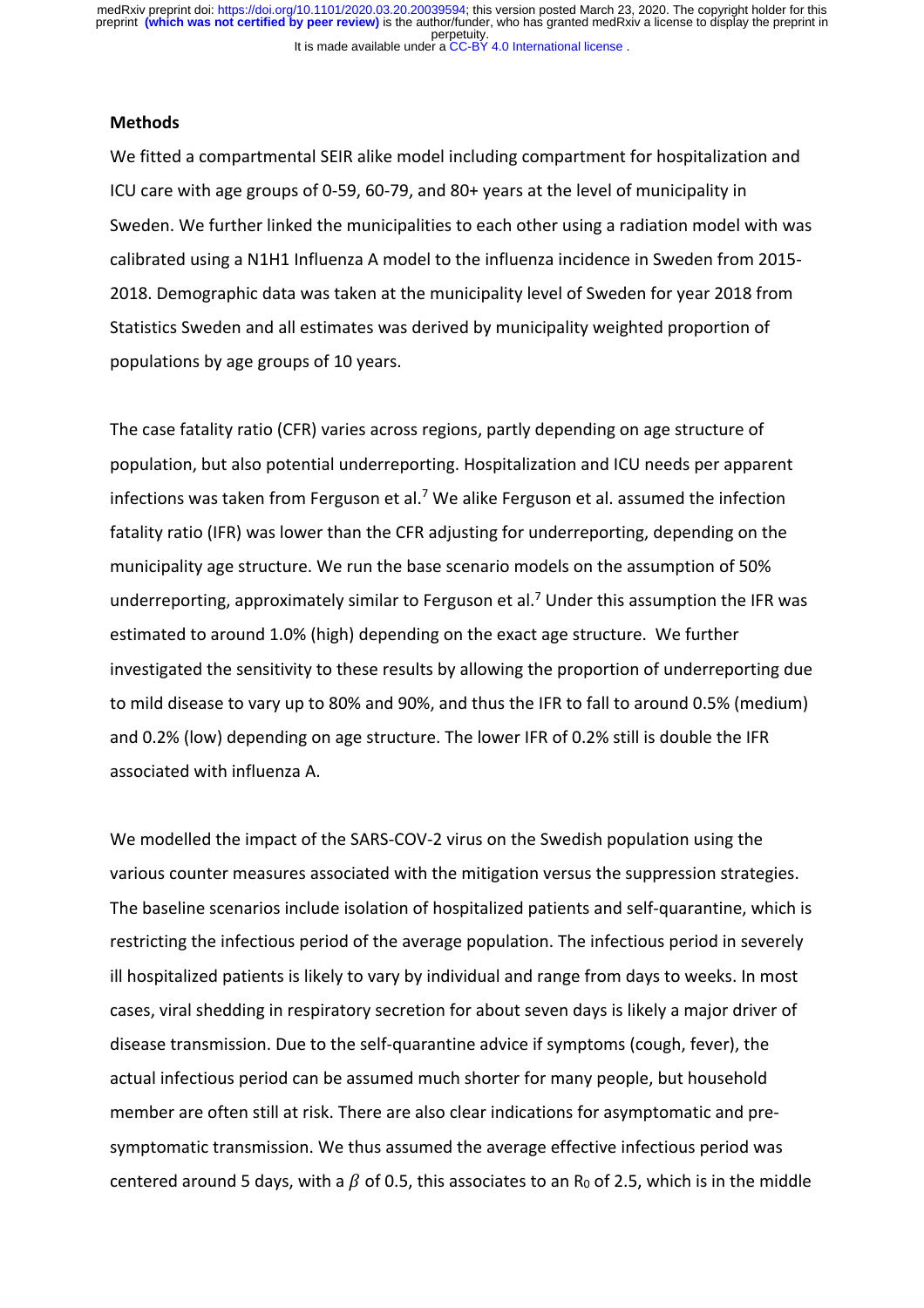of the range of reported basic reproduction rates for COVID-19. In the mitigation versus suppression scenarios we assumed the quarantine and isolation based on symptoms was present from the first day of reported COVID-19 cases in Sweden, February 24, 2020, while the mitigation and suppression strategies was activated first the 20<sup>th</sup> of March, 2020. The model and parameters are described in the supplement.

The model was initiated to simulate the municipality transmission dynamics and intermunicipality spread across Sweden starting from the 24<sup>th</sup> of February and ending 6 months later, August 23, 2020. Due to the many arriving travelers carrying SARS-COV-2 arriving from Italy the week of the  $24<sup>th</sup>$  of February, the model was seeded with 1 case per 50,000 population. Municipalities smaller than 50,000 did not have any index cases. These index cases can either be seen as asymptomatic cases, cases with symptoms but lack of compliance to home quarantine, or cases with late symptom onset not identified early enough.

**Table 1.** Scenarios of different countermeasures to COVID-19. Isolation and selfquarantine onset were  $24<sup>th</sup>$  of February; onset of the social isolation of elderly  $13<sup>th</sup>$  of March; onset of between municipality mobility 13<sup>th</sup> of March; onset of all other interventions 20<sup>th</sup> of March.

| Scenario       | Description                               | Mobility       | Contact rates/social |
|----------------|-------------------------------------------|----------------|----------------------|
|                |                                           | between        | distancing           |
|                |                                           | municipalities |                      |
| 1              | Isolation of hospitalized cases and self- | Normal 100%    | Normal 100%          |
|                | quarantine of apparent symptomatic        |                |                      |
|                | infections                                |                |                      |
| $\overline{2}$ | Isolation of hospitalized cases and self- | Normal 100%    | Medium 75%           |
|                | quarantine of apparent symptomatic        |                |                      |
|                | infections and reduction; medium          |                |                      |
|                | social distancing                         |                |                      |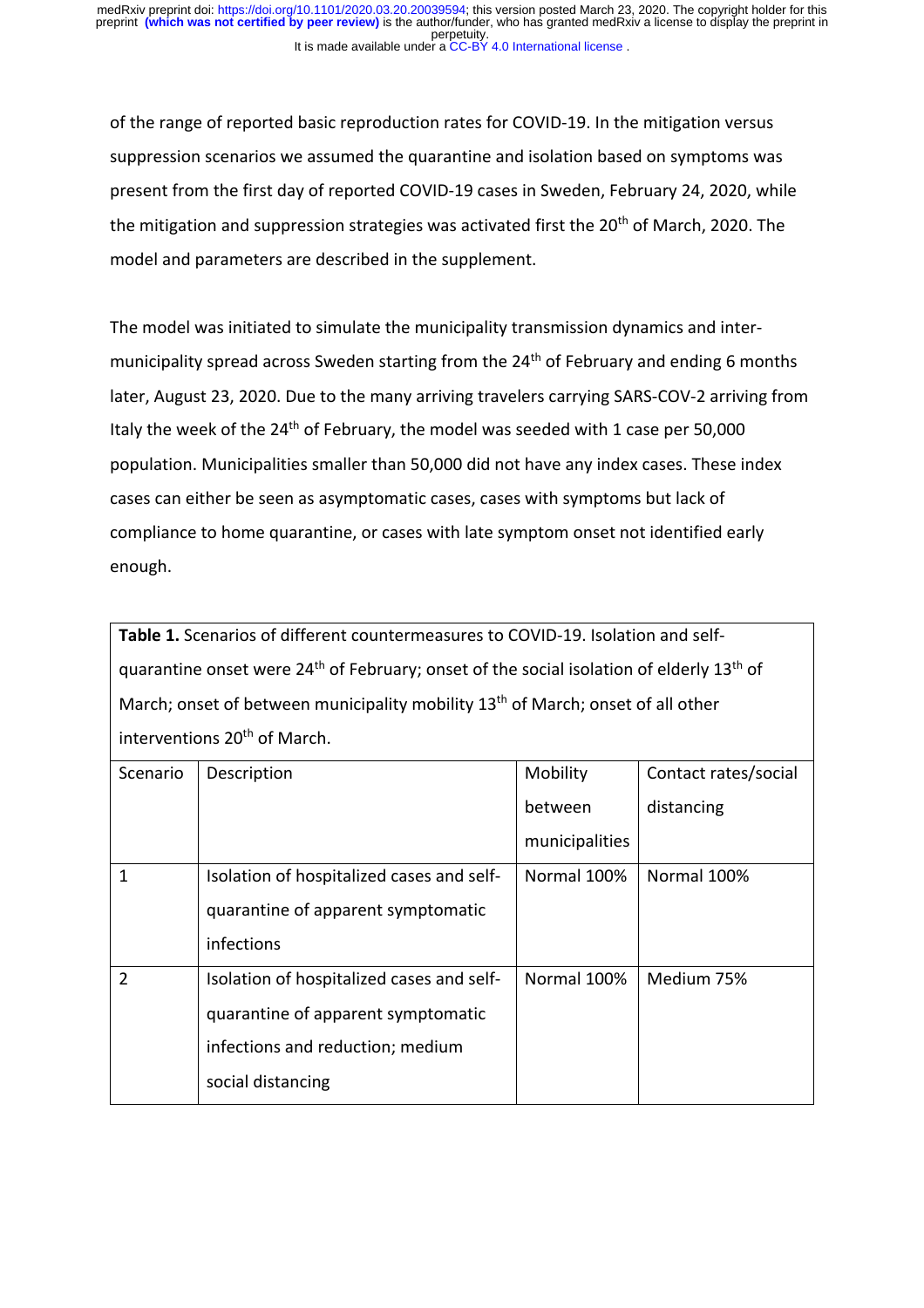| It is made available under a CC-BY 4.0 International license. |  |  |  |
|---------------------------------------------------------------|--|--|--|
|                                                               |  |  |  |

| 3              | Isolation of hospitalized cases and self-           | Normal 100% | Strong 50%      |
|----------------|-----------------------------------------------------|-------------|-----------------|
|                | quarantine of apparent symptomatic                  |             |                 |
|                | infections; strong social distancing                |             |                 |
| 4              | Isolation of hospitalized cases and self-           | Normal 100% | Very strong 25% |
|                | quarantine of apparent symptomatic                  |             |                 |
|                | infections; very strong social distancing           |             |                 |
|                | (starting 20 <sup>th</sup> March)                   |             |                 |
| 5              | Isolation of hospitalized cases and self-           | Low 50%     | Normal 100%     |
|                | quarantine of apparent symptomatic                  |             |                 |
|                | infections; low mobility between                    |             |                 |
|                | municipalities (starting 20 <sup>th</sup> of March) |             |                 |
| 6              | Isolation of hospitalized cases and self-           | Low 50%     | Medium 75%      |
|                | quarantine of apparent symptomatic                  |             |                 |
|                | infections and reduction; medium                    |             |                 |
|                | social distancing; low mobility between             |             |                 |
|                | municipalities (starting 20 <sup>th</sup> of March) |             |                 |
| $\overline{7}$ | Isolation of hospitalized cases and self-           | Low 50%     | Strong 50%      |
|                | quarantine of apparent symptomatic                  |             |                 |
|                | infections; strong social distancing; low           |             |                 |
|                | mobility between municipalities                     |             |                 |
|                | (starting 20 <sup>th</sup> of March)                |             |                 |
| 8              | Isolation of hospitalized cases and self-           | Low 50%     | Very strong 25% |
|                | quarantine of apparent symptomatic                  |             |                 |
|                | infections; very strong social                      |             |                 |
|                | distancing; low mobility between                    |             |                 |
|                | municipalities (starting 20 <sup>th</sup> of March) |             |                 |
| 9              | Isolation of hospitalized cases and self-           | Low 50%     | Very strong 50% |
|                | quarantine of apparent symptomatic                  |             | among ages 60   |
|                | infections; social distancing of elderly            |             | years           |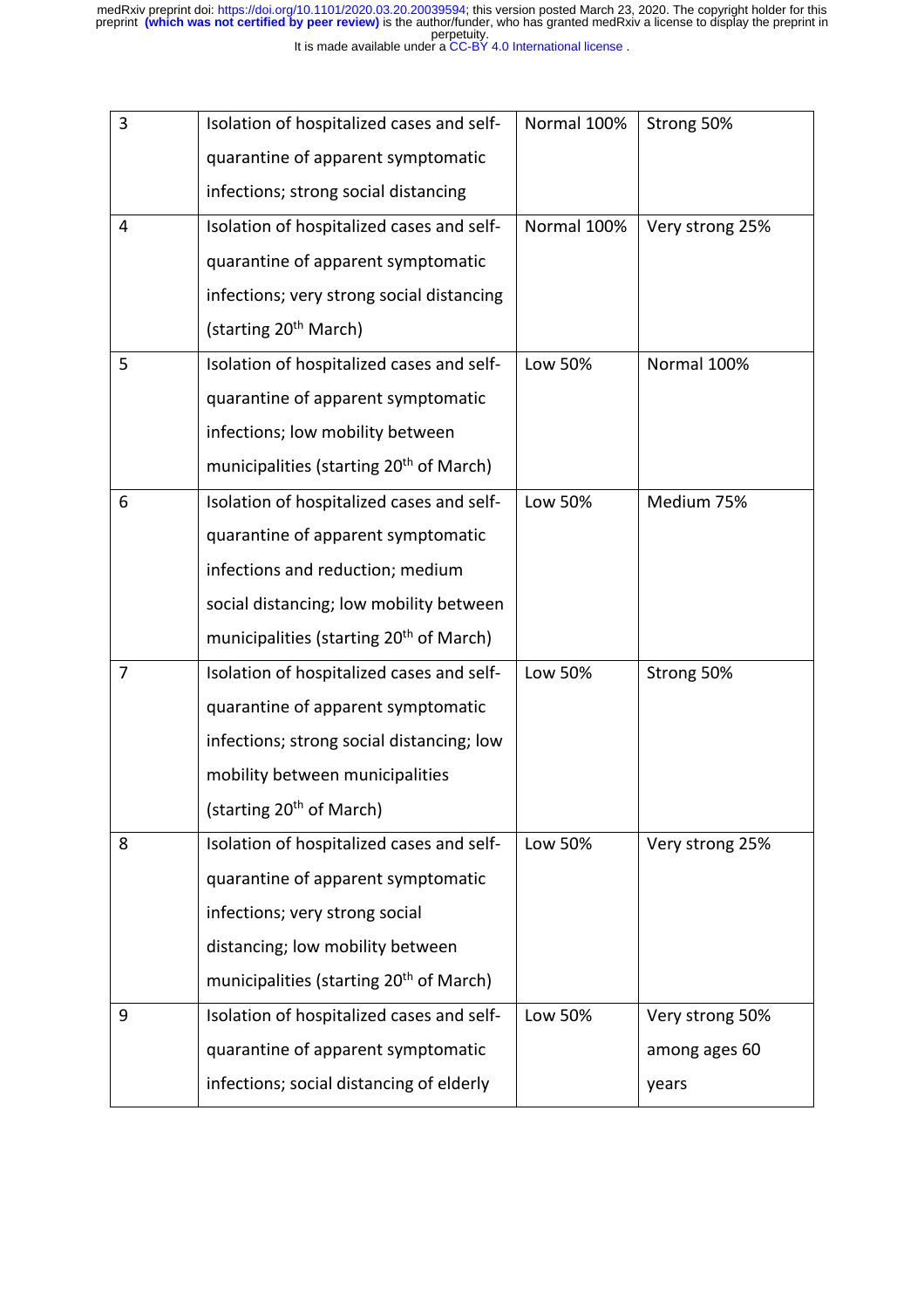It is made available under a CC-BY 4.0 International license. perpetuity. preprint **(which was not certified by peer review)** is the author/funder, who has granted medRxiv a license to display the preprint in medRxiv preprint doi: [https://doi.org/10.1101/2020.03.20.20039594;](https://doi.org/10.1101/2020.03.20.20039594) this version posted March 23, 2020. The copyright holder for this

### **Results**

The epidemic in Sweden as a whole show to be sensitive to some of the NPI´s. Overall, the peak months varies by location, where overall the smaller rural municipalities are predicted to experience a later peak, and the urban municipalities are predicted to peak earlier. Reduced mobility between municipalities (scenario 1 vs 2) do change the timing of the peak, and further delays the outbreak onset in smaller rural municipalities. Municipalities with the oldest population overall experience higher ICU needs and largest health impacts.

Considering the ICU needs in the age groups studied, the scenarios 1-3 and 5-7 and 9 where contact rates and social distancing are reduced to by 50% independent of between municipality mobility, are resulting in mitigation scenarios. Some of them are flattening the outbreak curve and the ICU need substantially, especially at the 50% reduction of contacts and social distancing. The role of between municipality is still important, but not significantly for the rates demand in the whole of Sweden. For suppression, the contact rates and social distancing need to be reduced by 75%, also here the between municipality mobility is not a key factor when looking at the demand for the whole of Sweden overall. Scenario 9 corresponding to the mitigation scenario by only protecting the ages 60+ by reducing their contact by 50% by increasing social distancing isn't very sensitive to the between municipality mobility when looking at the ICU demand. The results of these predictions aggregated for all the municipalities in Sweden is presented in Figure 1.

The ICU need for the total population of Sweden ranges from around 6 times to 30 times the ICU capacity of Sweden at the peak of the outbreak in the scenario 1 where only isolation and self-quarantine is practiced (Figure 1) depending on the IFR. In this scenario the age group below 60 year take up a substantial ICU need. In scenario 2 where contact rates are reduced moderately the whole population by social distancing, the demand at the peak of the outbreak is around 20 to 4 times higher than the ICU capacity, and the curve is slightly flattened. At the higher IFR the ages under 60 takes up a significant proportion of ICU capacity. Scenario 3 with strong reduction in contact rates and increases in social distancing the ICU demand curve is substantially flattened. At this level the ICU demand is lower than the capacity at the low IFR, just above at the medium IFR, and substantially above at the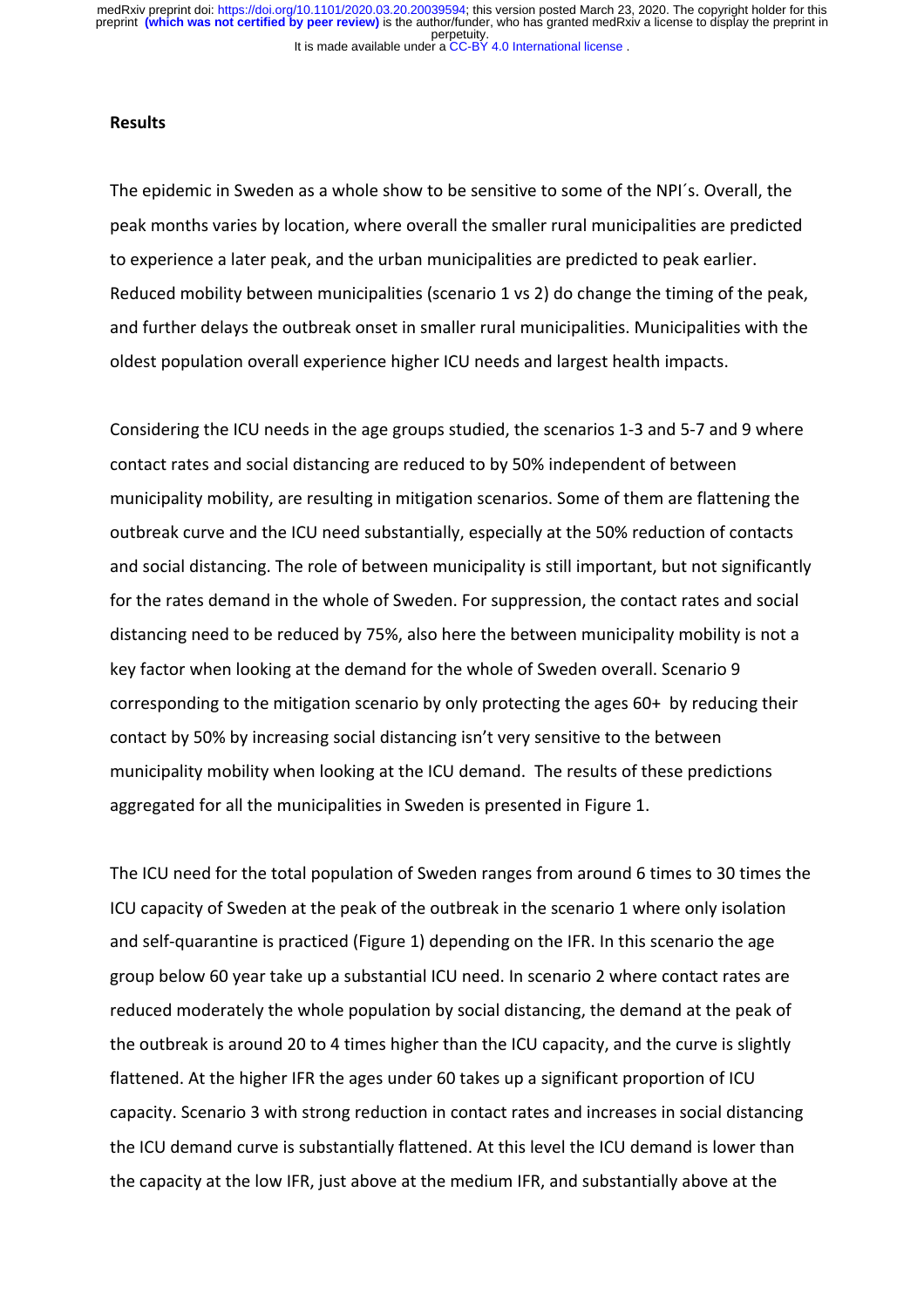It is made available under a CC-BY 4.0 International license. perpetuity. medRxiv preprint doi: [https://doi.org/10.1101/2020.03.20.20039594;](https://doi.org/10.1101/2020.03.20.20039594) this version posted March 23, 2020. The copyright holder for this<br>preprint (which was not certified by peer review) is the author/funder, who has granted m

high IFR. In scenario 4 where the contact rates and social distancing is very strong, the outbreak is suppressed, but risk to pick up again when the social distancing stops. Overall the scenarios 5-8 show similar patterns to 1-4 respectively but indicate the outbreaks and ICU demand is a bit larger for a longer period overall in Sweden when the between municipality mobility is higher compared to lower. In Figure 2 scenarios 9 is illustrated with 50% reduction in contacts and increased social distancing among ages 60+. In this scenario the under 60 years with take of a large bit of the ICU capacity independent of the IFR. At the peak the ICU demand will be around 30 times the capacity in Sweden at the higher IFR, while around 5 times the capacity at the lower IFR.

| Table 2. Health care demand; |            |                      |            |                 |                 |            |       |        |               |
|------------------------------|------------|----------------------|------------|-----------------|-----------------|------------|-------|--------|---------------|
| Scenario                     | <b>IFR</b> | Peak characteristics |            |                 |                 |            |       |        |               |
|                              |            |                      |            |                 |                 |            |       |        |               |
|                              |            |                      | Infections |                 | In patient care | ICU demand |       | Deaths |               |
|                              |            | Mont                 | No.        | Mont            | No.             | Mont       | No.   | No     | <b>Excess</b> |
|                              |            | h                    |            | h               |                 | h          |       | limits | due to        |
|                              |            |                      |            |                 |                 |            |       | in ICU | limited       |
|                              |            |                      |            |                 |                 |            |       | access | ICU           |
|                              |            |                      |            |                 |                 |            |       |        | access*       |
| $\mathbf{1}$                 | High       | $17 -$               |            | $\overline{22}$ |                 | $28 -$     |       |        |               |
|                              |            | maj-                 |            | maj-            |                 | maj-       |       |        |               |
|                              |            | 2020                 | 819323     | 2020            | 42752           | 2020       | 14624 | 41930  | 41404         |
| $\mathbf{1}$                 | Medium     | $17 -$               |            | $22 -$          |                 | $28 -$     |       |        |               |
|                              |            | maj-                 |            | maj-            |                 | maj-       |       |        |               |
|                              |            | 2020                 | 817490     | 2020            | 17065           | 2020       | 5837  | 16748  | 16222         |
| $\mathbf{1}$                 | Low        | $17 -$               |            | $\overline{22}$ |                 | $28 -$     |       |        |               |
|                              |            | maj-                 |            | maj-            |                 | maj-       |       |        |               |
|                              |            | 2020                 | 816938     | 2020            | 8525            | 2020       | 2916  | 8370   | 7844          |
| $\overline{2}$               | High       | $\overline{4}$       |            | $10 -$          |                 | $15-$      |       |        |               |
|                              |            | juni-                |            | juni-           |                 | juni-      |       |        |               |
|                              |            | 2020                 | 432341     | 2020            | 23555           | 2020       | 8298  | 33380  | 32854         |
| $\overline{2}$               | Medium     | $\overline{5}$       |            | $9-$            |                 | $16-$      |       |        |               |
|                              |            | juni-                |            | juni-           |                 | juni-      |       |        |               |
|                              |            | 2020                 | 431035     | 2020            | 9392            | 2020       | 3309  | 13320  | 12794         |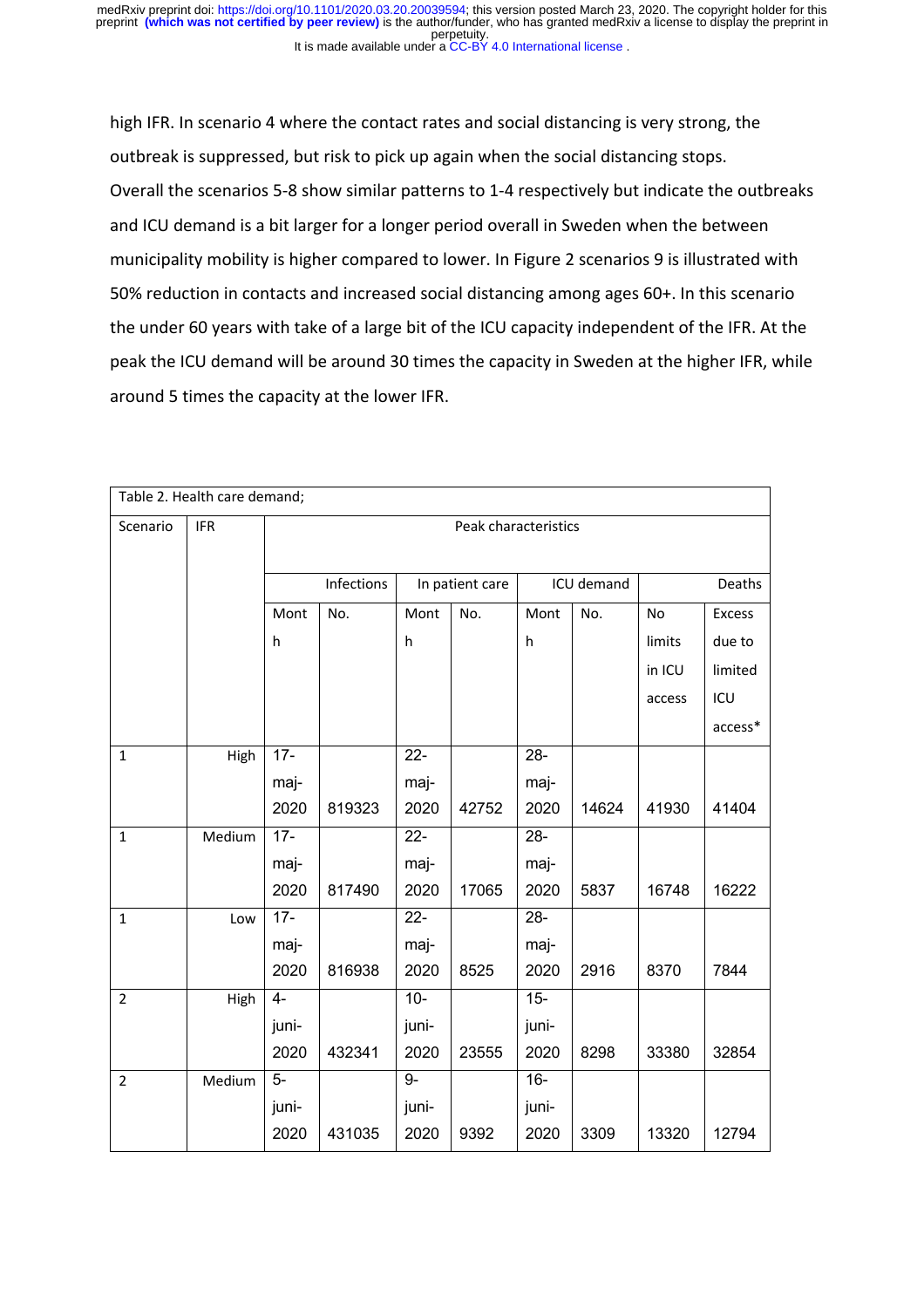It is made available under a CC-BY 4.0 International license.

| $\mathbf{2}$ | Low    | $5-$              |        | $9-$                     |       | $15-$  |       |       |           |
|--------------|--------|-------------------|--------|--------------------------|-------|--------|-------|-------|-----------|
|              |        | juni-             |        | juni-                    |       | juni-  |       |       |           |
|              |        | 2020              | 430576 | 2020                     | 4692  | 2020   | 1653  | 6655  | 6129      |
| 3            | High   | $20 -$            |        | $24 -$                   |       | $31 -$ |       |       |           |
|              |        | juli-             |        | juli-                    |       | juli-  |       |       |           |
|              |        | 2020              | 81283  | 2020                     | 4719  | 2020   | 1723  | 7988  | 7462      |
| 3            | Medium | $19-$             |        | $24 -$                   |       | $30-$  |       |       |           |
|              |        | juli-             |        | juli-                    |       | juli-  |       |       |           |
|              |        | 2020              | 80966  | 2020                     | 1880  | 2020   | 686   | 3186  | 2660      |
| 3            | Low    | $20-$             |        | $25 -$                   |       | $30-$  |       |       |           |
|              |        | juli-             |        | juli-                    |       | juli-  |       |       |           |
|              |        | 2020              | 80863  | 2020                     | 939   | 2020   | 343   | 1592  | 1066      |
| 4            | High   | $\overline{23}$ - |        | $30-$                    |       |        |       |       |           |
|              |        | mars              |        | mars                     |       | 8-     |       |       |           |
|              |        |                   |        | $\overline{\phantom{a}}$ |       | apr-   |       |       |           |
|              |        | 2020              | 5318   | 2020                     | 256   | 2020   | 85    | 211   | 0         |
| 4            | Medium | $23 -$            |        | $30-$                    |       |        |       |       |           |
|              |        | mars              |        | mars                     |       | $7-$   |       |       |           |
|              |        |                   |        |                          |       | apr-   |       |       |           |
|              |        | 2020              | 5307   | 2020                     | 102   | 2020   | 34    | 84    | $\pmb{0}$ |
| 4            | Low    | $23 -$            |        | $30-$                    |       |        |       |       |           |
|              |        | mars              |        | mars                     |       | $8-$   |       |       |           |
|              |        |                   |        | $\overline{\phantom{a}}$ |       | apr-   |       |       |           |
|              |        | 2020              | 5315   | 2020                     | 51    | 2020   | 17    | 42    | 0         |
| 5            | High   | $17 -$            |        | $21 -$                   |       | $27 -$ |       |       |           |
|              |        | maj-              | 107963 | maj-                     |       | maj-   |       |       |           |
|              |        | 2020              | 4      | 2020                     | 54144 | 2020   | 18045 | 42960 | 42434     |
| 5            | Medium | $17 -$            |        | $21 -$                   |       | $27 -$ |       |       |           |
|              |        | maj-              | 107689 | maj-                     |       | maj-   |       |       |           |
|              |        | 2020              | 6      | 2020                     | 21610 | 2020   | 7200  | 17161 | 16635     |
| 5            | Low    | $17 -$            |        | $\overline{21}$          |       | $26 -$ |       |       |           |
|              |        | maj-              | 107547 | maj-                     |       | maj-   |       |       |           |
|              |        | 2020              | 3      | 2020                     | 10793 | 2020   | 3596  | 8577  | 8051      |
| 6            | High   | $7-$              |        | $13 -$                   |       | $18-$  |       |       |           |
|              |        | juni-             |        | juni-                    |       | juni-  |       |       |           |
|              |        | 2020              | 605920 | 2020                     | 31683 | 2020   | 10922 | 37215 | 36689     |
| 6            | Medium | $8-$              |        | $12 -$                   |       | $17 -$ |       |       |           |
|              |        | juni-             |        | juni-                    |       | juni-  |       |       |           |
|              |        | 2020              | 603866 | 2020                     | 12635 | 2020   | 4355  | 14852 | 14326     |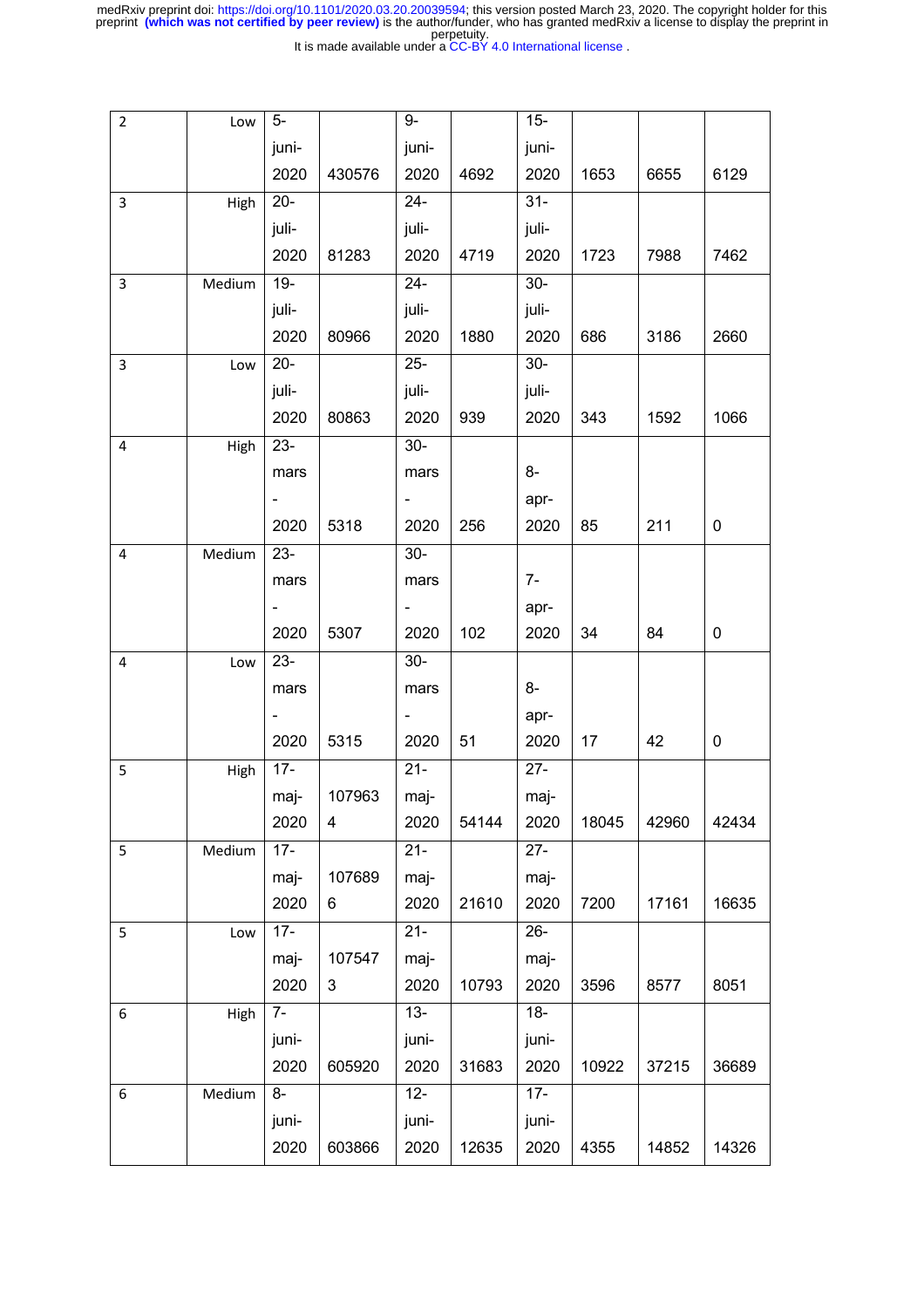|  |  | It is made available under a CC-BY 4.0 International license. |
|--|--|---------------------------------------------------------------|
|--|--|---------------------------------------------------------------|

| 6              | Low    | $8-$   |        | $13 -$                   |       | $18-$  |       |       |           |
|----------------|--------|--------|--------|--------------------------|-------|--------|-------|-------|-----------|
|                |        | juni-  |        | juni-                    |       | juni-  |       |       |           |
|                |        | 2020   | 603293 | 2020                     | 6309  | 2020   | 2175  | 7420  | 6894      |
| $\overline{7}$ | High   | $11 -$ |        | $13 -$                   |       | $16 -$ |       |       |           |
|                |        | aug-   |        | aug-                     |       | aug-   |       |       |           |
|                |        | 2020   | 115777 | 2020                     | 6463  | 2020   | 2322  | 9688  | 9162      |
| $\overline{7}$ | Medium | $10-$  |        | $12 -$                   |       | $17 -$ |       |       |           |
|                |        | aug-   |        | aug-                     |       | aug-   |       |       |           |
|                |        | 2020   | 115362 | 2020                     | 2575  | 2020   | 925   | 3866  | 3340      |
| 7              | Low    | $10-$  |        | $12 -$                   |       | $17 -$ |       |       |           |
|                |        | aug-   |        | aug-                     |       | aug-   |       |       |           |
|                |        | 2020   | 115212 | 2020                     | 1286  | 2020   | 462   | 1931  | 1405      |
| 8              | High   | $23 -$ |        | $30 -$                   |       |        |       |       |           |
|                |        | mars   |        | mars                     |       | $6-$   |       |       |           |
|                |        |        |        |                          |       | apr-   |       |       |           |
|                |        | 2020   | 5319   | 2020                     | 256   | 2020   | 85    | 209   | $\pmb{0}$ |
| 8              | Medium | $23 -$ |        | $31-$                    |       |        |       |       |           |
|                |        | mars   |        | mars                     |       | $8-$   |       |       |           |
|                |        |        |        | $\overline{\phantom{0}}$ |       | apr-   |       |       |           |
|                |        | 2020   | 5310   | 2020                     | 102   | 2020   | 34    | 84    | $\pmb{0}$ |
| 9              | High   | $26 -$ |        | $2 -$                    |       | $9-$   |       |       |           |
|                |        | maj-   |        | juni-                    |       | juni-  |       |       |           |
|                |        | 2020   | 862333 | 2020                     | 38576 | 2020   | 11935 | 32820 | 32294     |
| 9              | Medium | $25 -$ |        | $\overline{1}$           |       | $8-$   |       |       |           |
|                |        | maj-   |        | juni-                    |       | juni-  |       |       |           |
|                |        | 2020   | 860146 | 2020                     | 15385 | 2020   | 4759  | 13097 | 12571     |
| 9              | Low    | $26 -$ |        | $\overline{2}$           |       | $9-$   |       |       |           |
|                |        | maj-   |        | juni-                    |       | juni-  |       |       |           |
|                |        | 2020   | 859607 | 2020                     | 7686  | 2020   | 2377  | 6544  | 6018      |

• Limited to the current ICU threshold of 526

## **Discussion**

The results show a strong demand on health care and potential risks of fatalities in relation to sensitivity of the Swedish impacts from COVID-19. They describe uncertainty in the impacts from the responses in relation to mobility, connectivity, social distancing. The results strongly indicate risks with large demands of in-patient care and intensive care in relation to scenarios with less strong reductions in contact rates and with less social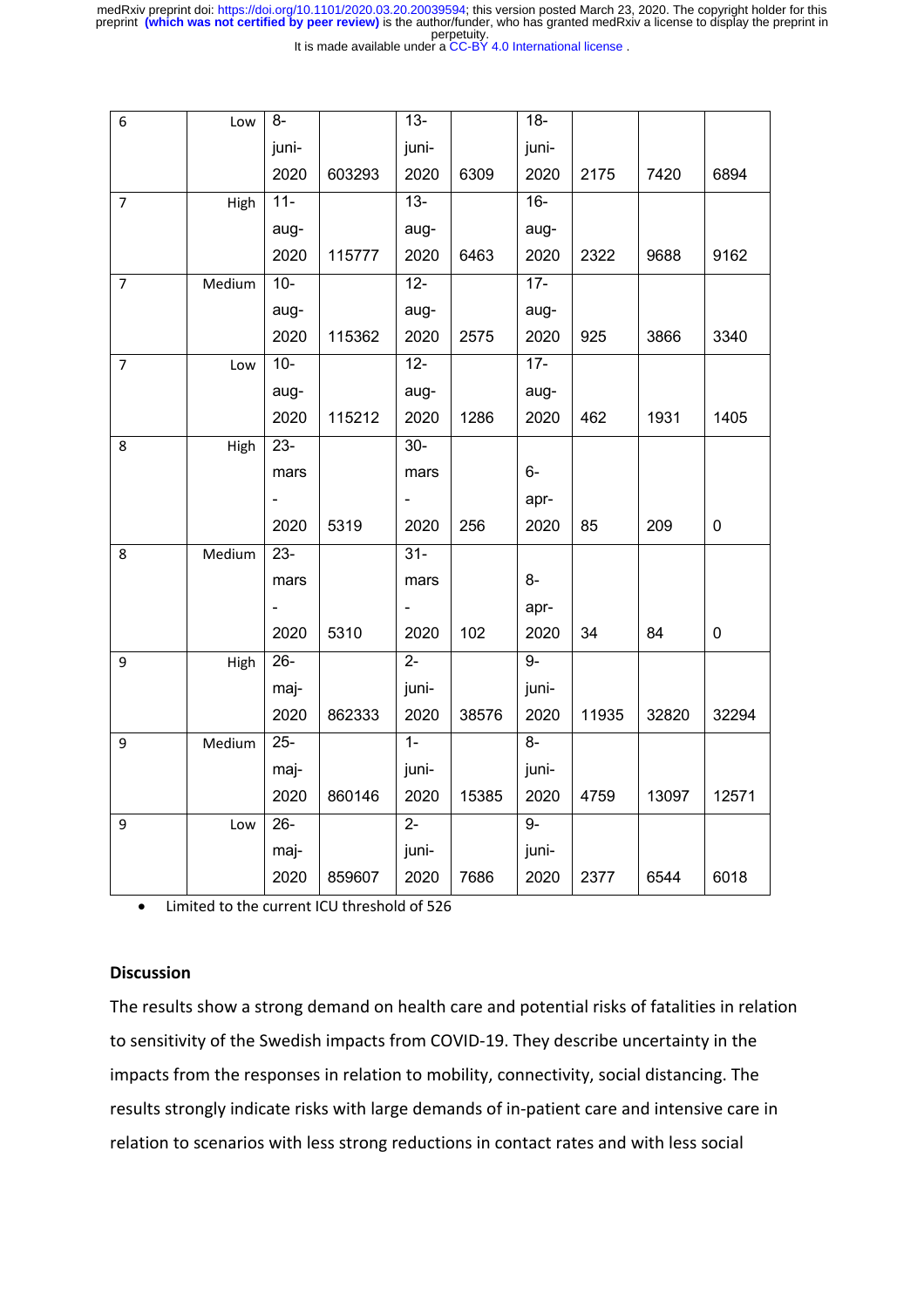distancing. Those impacts are reduced when we assume the underreporting is more substantial.

Overall, these analyses include uncertainties and with the development of more knowledge of the virus SARS-COV-2 and the disease risks with COVID-19, the implications of the results may need to be revisited.

Sweden is currently (20<sup>th</sup> of March, 2020) most likely following the scenario 2 and scenario 9 development, which suggest the health care demand and mortalities could be substantially from COVID-19. A change in strategy could reduce the impacts on the health care demand and the public health substantially, but would also need to consider impacts on other sectors in the society.

# **References**

1 A Wilder-Smith, DO Freedman. Isolation, quarantine, social distancing and community containment: Pivotal role for old-style public health measures in the novel coronavirus (2019-ncov) outbreak. J Travel Med 2020.

2 D Korean Society of Infectious, D Korean Society of Pediatric Infectious, E Korean Society of, et al. Report on the epidemiological features of coronavirus disease 2019 (covid-19) outbreak in the republic of korea from january 19 to march 2, 2020. J Korean Med Sci 2020; 35(10):e112.

3 E Covid-19 National Emergency Response Center, KCfDC Case Management Team, Prevention. Contact transmission of covid-19 in south korea: Novel investigation techniques for tracing contacts. Osong Public Health Res Perspect 2020; 11(1):60-63.

4 VJ Lee, CJ Chiew, WX Khong. Interrupting transmission of covid-19: Lessons from containment efforts in singapore. J Travel Med 2020.

5 E Livingston, K Bucher. Coronavirus disease 2019 (covid-19) in italy. JAMA 2020. 6 A Flahault. Covid-19 cacophony: Is there any orchestra conductor? Lancet 2020; online(

7 N Ferguson, et al. Impact of non-pharmaceutical interventions (npis) to reduce covid-19 mortality and healthcare demand. DOI: https://doiorg/1025561/77482 2020.

# **Supplement**

To account for time delays in the spatial spread of SARS-CoC-2 over large geographical ranges (i.e., Sweden) we set up a spatial compartmental model. We accordingly make a distinction between local (municipality) and global (Sweden) processes. The effects of local contact structures were assumed to be well described by the law of mass action; at local scales we can assume a well-mixed contact-structure due to the transmission efficiency at such spatial scales of SARS-CoV-2. The effects of global contact structures were assumed to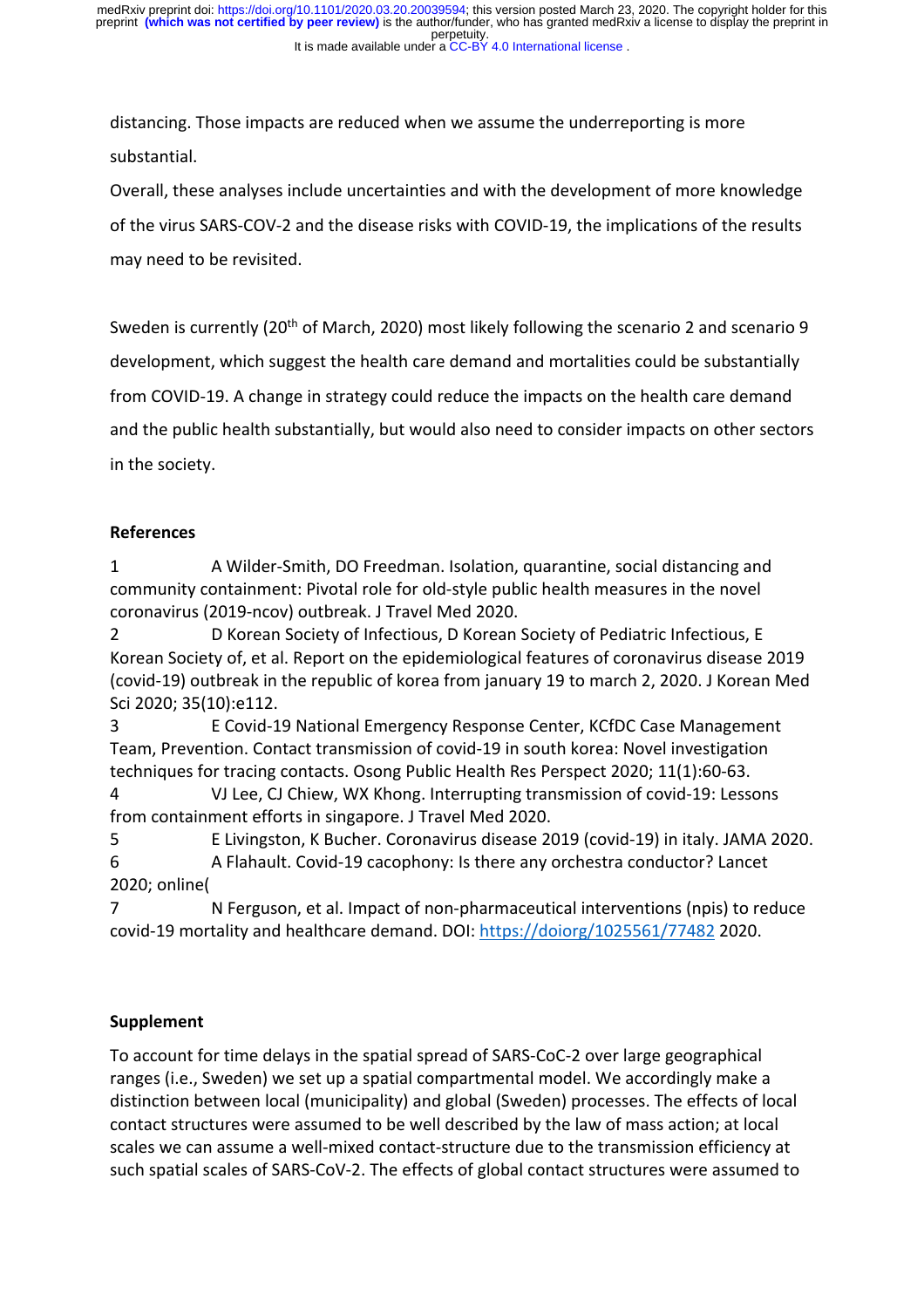perpetuity. preprint **(which was not certified by peer review)** is the author/funder, who has granted medRxiv a license to display the preprint in medRxiv preprint doi: [https://doi.org/10.1101/2020.03.20.20039594;](https://doi.org/10.1101/2020.03.20.20039594) this version posted March 23, 2020. The copyright holder for this

It is made available under a CC-BY 4.0 International license.

be well described by the Radiation model<sup>1</sup>, which introduces time delays to the spatial progression of infections over Sweden.

We can therefore express a compartmental model generally for any municipality. We have developed an age-structured SEIR-based compartmental model extended to account for health-care demand arising from COVID-19 epidemic in Sweden. In any municipality  $i$ , we account for all individuals that are susceptible  $S_i$ ; latent (exposed)  $E_i$ ; infectious  $I_i$ ; in health care  $H_i$ ; in critical care  $C_i$ ; recovering in health care after critical care  $\widetilde{H}_i$ ; dead due to SARS-CoV-2 infection  $D_i$ ; recovered  $R_i$ . Respective of these variables are age-structured (i.e., vectors with age-specific component values). We have accounted for three age-classes  $a =$  $(0 - 59, 60 - 79, 80+)$ . The compartmental model can then be written

$$
\dot{S}_i = -\frac{\beta S_i \left( \sum_a I_i + \sum_{i \neq j} \langle T_I \rangle_{ij} - \sum_{j \neq i} \langle T_I \rangle_{ji} \right)}{N_i}
$$
\n
$$
\dot{E}_i = \frac{\beta S_i \left( \sum_a I_i + \sum_{i \neq j} \langle T_I \rangle_{ij} - \sum_{j \neq i} \langle T_I \rangle_{ji} \right)}{N_i} - \frac{E}{l}
$$
\n
$$
\dot{I}_i = \frac{E}{l} - (\epsilon \gamma_H + (1 - \epsilon_i) \gamma) I_i
$$
\n
$$
\dot{H}_i = \epsilon_i \gamma_H I_i - \left( \chi_i \gamma_C + \frac{(1 - \chi_i)}{h} \right) H_i
$$
\n
$$
\dot{C}_i = \chi_i \gamma_C H_i - \left( \frac{\mu}{p} + \frac{(1 - \mu)}{p} \right) C_i
$$
\n
$$
\dot{H}_i = \frac{(1 - \mu)}{p} C_i - \tilde{\gamma} \tilde{H}_i
$$
\n
$$
\dot{D}_i = \frac{\mu}{p} C_i
$$
\n
$$
\dot{R}_i = (1 - \epsilon_i) \gamma I_i + \frac{(1 - \chi_i)}{h} H_i + \tilde{\gamma} \tilde{H}_i
$$

S.1

where  $N = S_i + E_i + I_i + R_i$ , and where  $\langle T_i \rangle_{ii}$  denotes the number of infected individuals from the jth municipality visiting the *i*th municipality, on average for a day, and  $\langle T_I \rangle_{ii}$ denotes the number of infected individuals from the *i*th municipality going the *i*th municipality, on average for a day. These mobility rates are given by the Radiation model<sup>1</sup>, where we used the time dependent rate scaling  $\alpha(t)$ , with 0.001 as the baseline, i.e., the counter-scenario of inter-municipality travel-reductions. Please see table S1 for model parameterization that was based to a large extent on Ferguson et al.<sup>2</sup>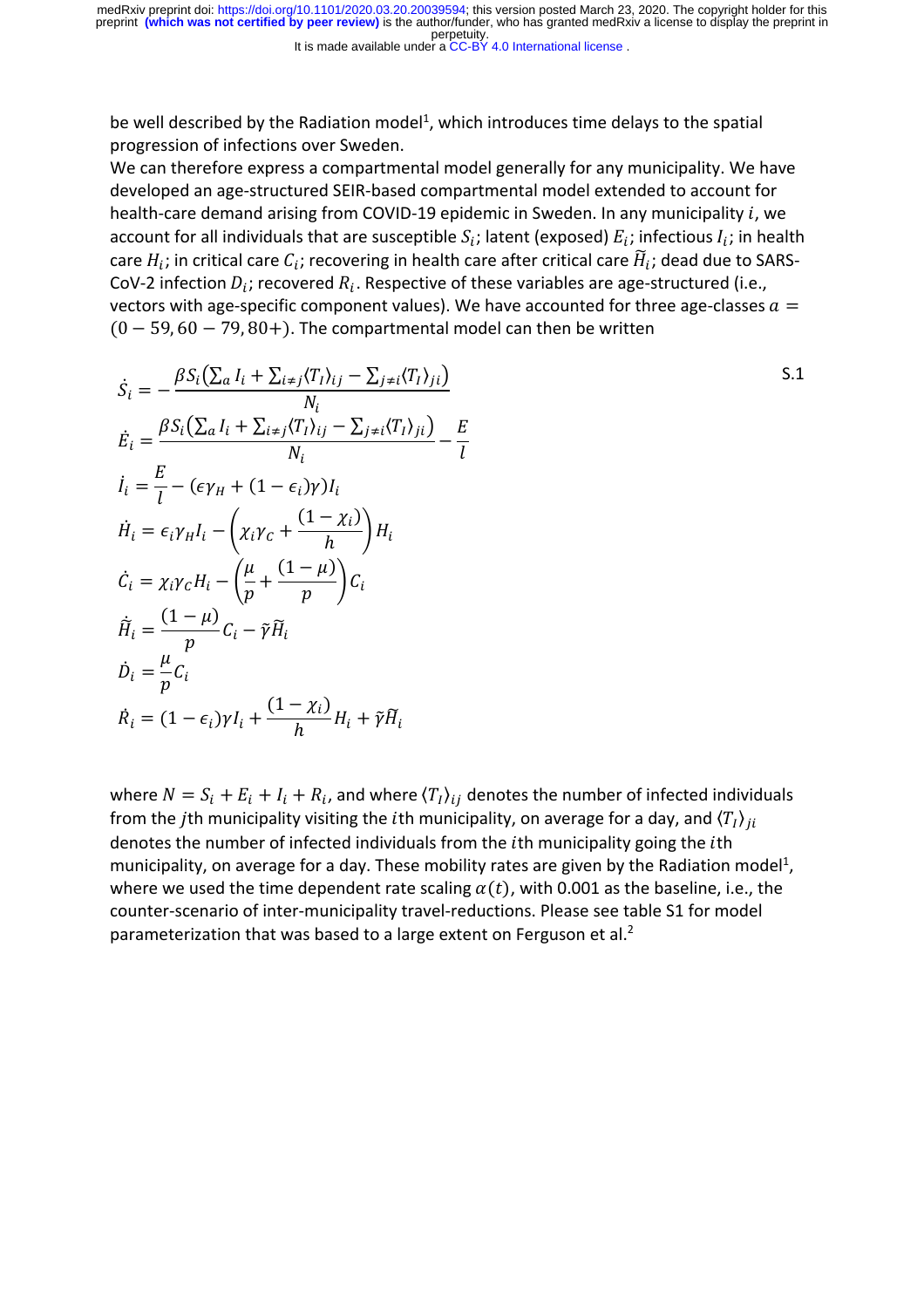It is made available under a CC-BY 4.0 International license.

| Table 1. Parameters in equation system S.1 and their respective values. |                                                                                                                              |                                                                                                              |  |  |  |  |
|-------------------------------------------------------------------------|------------------------------------------------------------------------------------------------------------------------------|--------------------------------------------------------------------------------------------------------------|--|--|--|--|
| <b>Parameter</b>                                                        | <b>Notation and value</b>                                                                                                    | <b>Notes</b>                                                                                                 |  |  |  |  |
| Age-classes                                                             | $a = (0 - 59, 60 - 79, 80)$                                                                                                  |                                                                                                              |  |  |  |  |
| Time-dependent                                                          | $\beta = 0.55c(t)$                                                                                                           |                                                                                                              |  |  |  |  |
| transmission rate                                                       |                                                                                                                              |                                                                                                              |  |  |  |  |
| Latent period                                                           | $\frac{l=4}{\gamma=1/5}$                                                                                                     |                                                                                                              |  |  |  |  |
| Recovery rate or                                                        |                                                                                                                              |                                                                                                              |  |  |  |  |
| removal rate                                                            |                                                                                                                              |                                                                                                              |  |  |  |  |
| The proportion of<br>infected cases requiring<br>hospitalization        | $\epsilon_i$                                                                                                                 | See table 2 for age<br>structured values                                                                     |  |  |  |  |
| Hospitalization rate of<br>infected cases requiring<br>hospitalization  | $\gamma_{H} = 1/5$                                                                                                           |                                                                                                              |  |  |  |  |
| The proportion of<br>hospitalized cases<br>requiring critical care      | $\chi_i$                                                                                                                     | See table 2 for age<br>structured values                                                                     |  |  |  |  |
| Rate of going into<br>critical care                                     | $\gamma_c = 1/6$                                                                                                             |                                                                                                              |  |  |  |  |
| Critical-care period                                                    |                                                                                                                              |                                                                                                              |  |  |  |  |
| The proportion in<br>critical care that dies                            | $p = 7$<br>$\mu = 0.49$                                                                                                      |                                                                                                              |  |  |  |  |
| Recovery rate from<br>health care after critical<br>care                | $\tilde{\gamma} = 1/7$                                                                                                       |                                                                                                              |  |  |  |  |
| Time-dependent<br>contact rate                                          | $c(t) = \frac{1 - \hat{c}}{1 + \exp(5(t - \hat{t}))}$<br>$+ \hat{c}$                                                         | Contact rate<br>reduced to $\hat{c}$<br>around $\hat{t} = \text{March}$<br>20                                |  |  |  |  |
| Time-dependent inter-<br>municipality travel-rate<br>scaling            | $\alpha(t)$<br>$= \alpha_0 \left( \frac{1 - \hat{\alpha}}{1 + \exp\left( 5(t - \hat{t}) \right)} \right)$<br>$+\hat{\alpha}$ | Travel rate reduced<br>to $\alpha_0 \hat{\alpha}$ around $\hat{t} =$<br>March 20; with<br>$\alpha_0 = 0.001$ |  |  |  |  |
| Contact rate scaling<br>(reduction)                                     | $\hat{c} = (1, 0.75, 0.5, 0.25)$                                                                                             | Four scenarios,<br>where the first<br>means no change<br>to normal.                                          |  |  |  |  |
| Travel rate scaling<br>(reduction)                                      | $\hat{\alpha} = (1, 0.5)$                                                                                                    | Two scenarios,<br>where the first<br>means no change<br>to normal.                                           |  |  |  |  |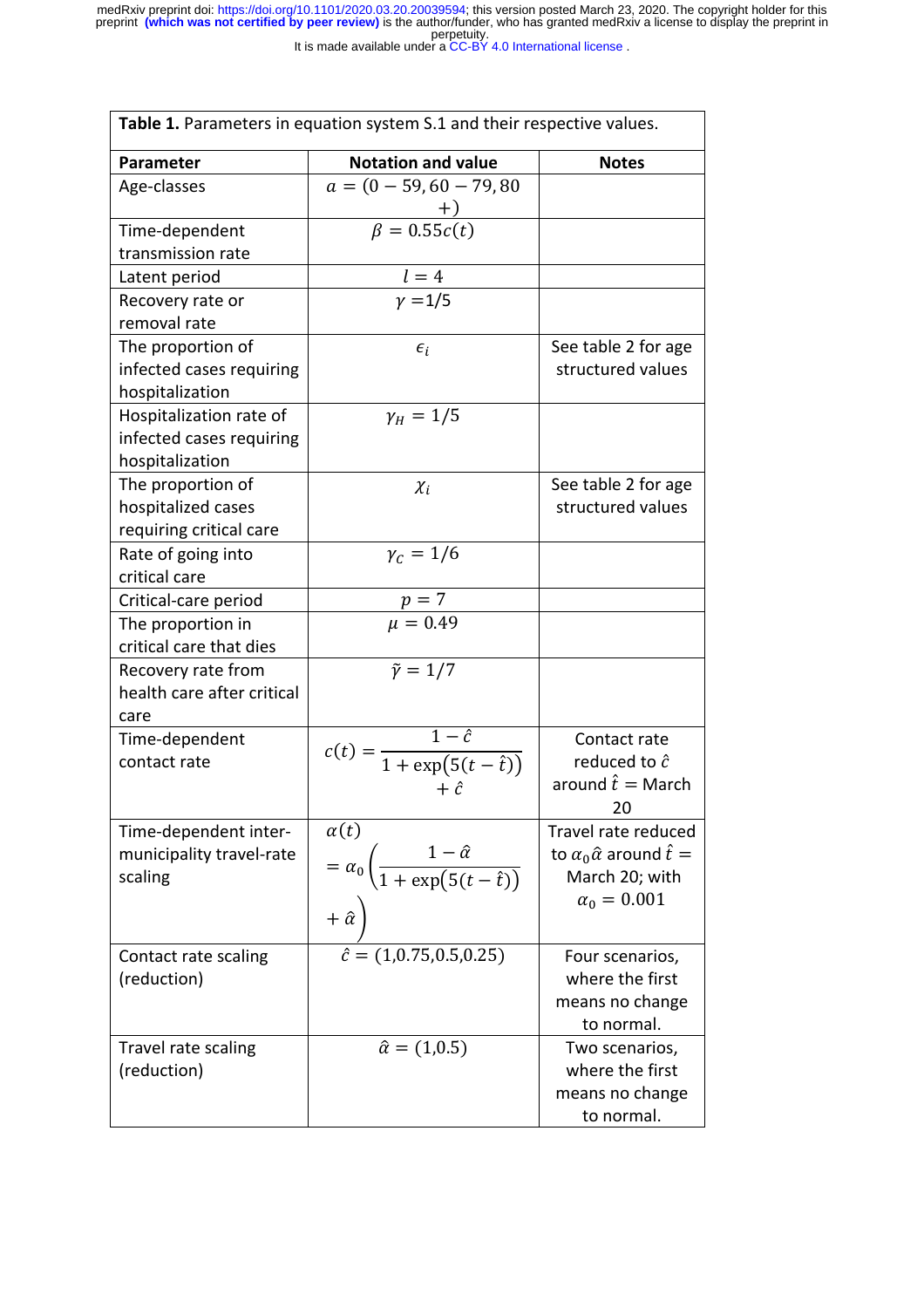perpetuity. preprint **(which was not certified by peer review)** is the author/funder, who has granted medRxiv a license to display the preprint in medRxiv preprint doi: [https://doi.org/10.1101/2020.03.20.20039594;](https://doi.org/10.1101/2020.03.20.20039594) this version posted March 23, 2020. The copyright holder for this

It is made available under a CC-BY 4.0 International license.

Table 2 Severity of age-classes (from Ferguson et al. 2020). Drawing on these age-structured data, we derived the corresponding *proportion of infected cases requiring hospitalization* for age-classes  $a = (0 - 59, 60 - 79, 80+)$  by first correcting for underreporting (50%, 80%, 80%), and by taking a weighted average for each age-class in  $a$ . We also derived the *proportion of hospitalized cases requiring critical care* by the weighted averaging, and not correcting for underreporting as there is naturally no underreporting of hospitalized cases.

| Table 2.  |                            |                         |
|-----------|----------------------------|-------------------------|
| Age-class | <b>Percent of reported</b> | Percent of              |
| (years)   | cases requiring            | hospitalized cases      |
|           | hospitalization            | requiring critical care |
| $0 - 9$   | 0.1                        | 5.0                     |
| $10 - 19$ | 0.3                        | 5.0                     |
| $20 - 29$ | 1.2                        | 5.0                     |
| 30-39     | 3.2                        | 5.0                     |
| 40-49     | 4.9                        | 6.3                     |
| 50-59     | 10.2                       | 12.2                    |
| 60-69     | 16.6                       | 27.4                    |
| 70-79     | 24.3                       | 43.2                    |
| $80+$     | 27.3                       | 70.9                    |

# **References**

1. Simini, F., González, M.C., Maritan, A. & Barabási, A.-L. (2012). A universal model for mobility and migration patterns. *Nature*, 484, 96–100.

2. N Ferguson, et al. Impact of non-pharmaceutical interventions (npis) to reduce covid-19 mortality and healthcare demand. DOI: https://doiorg/1025561/77482 2020.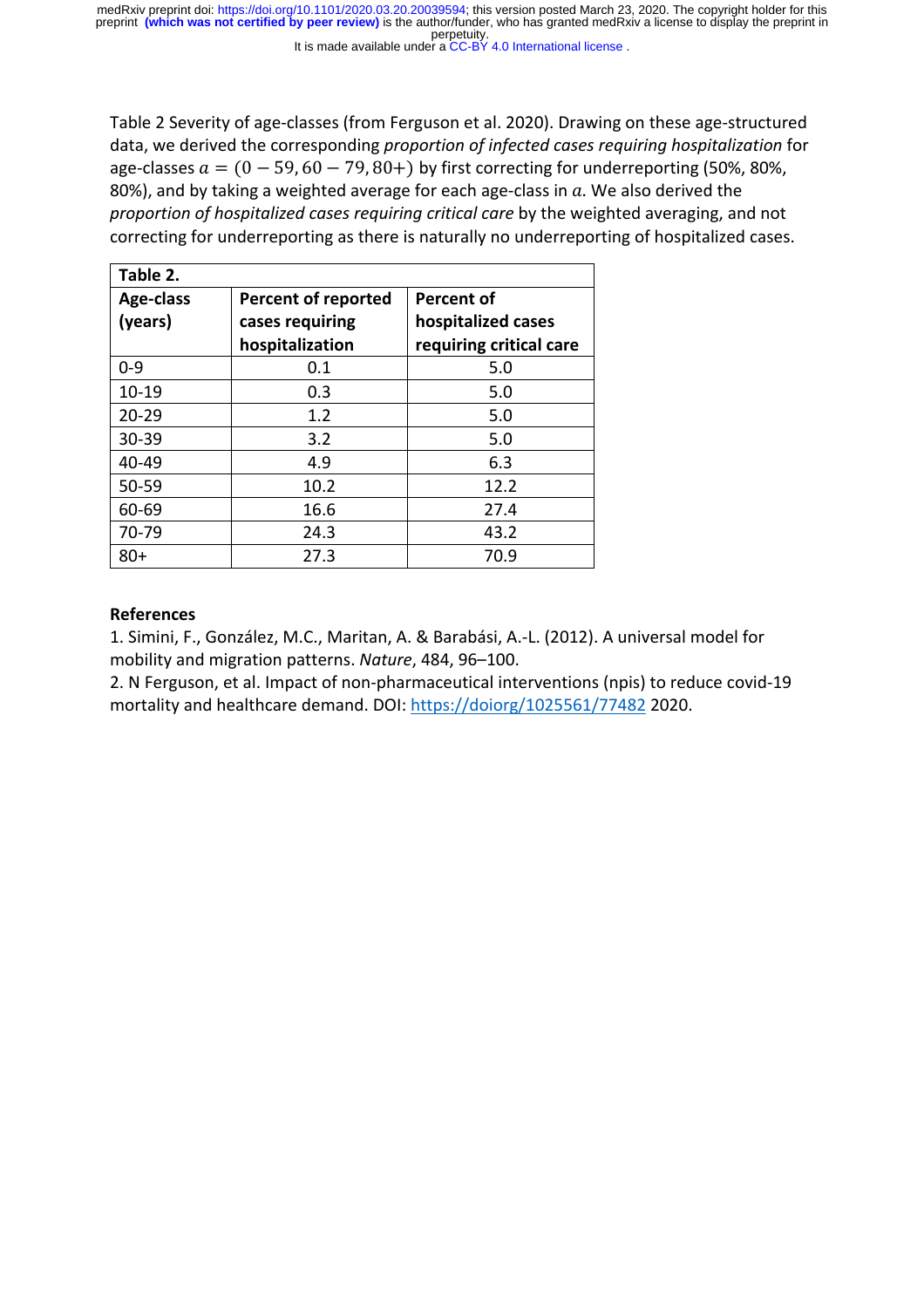